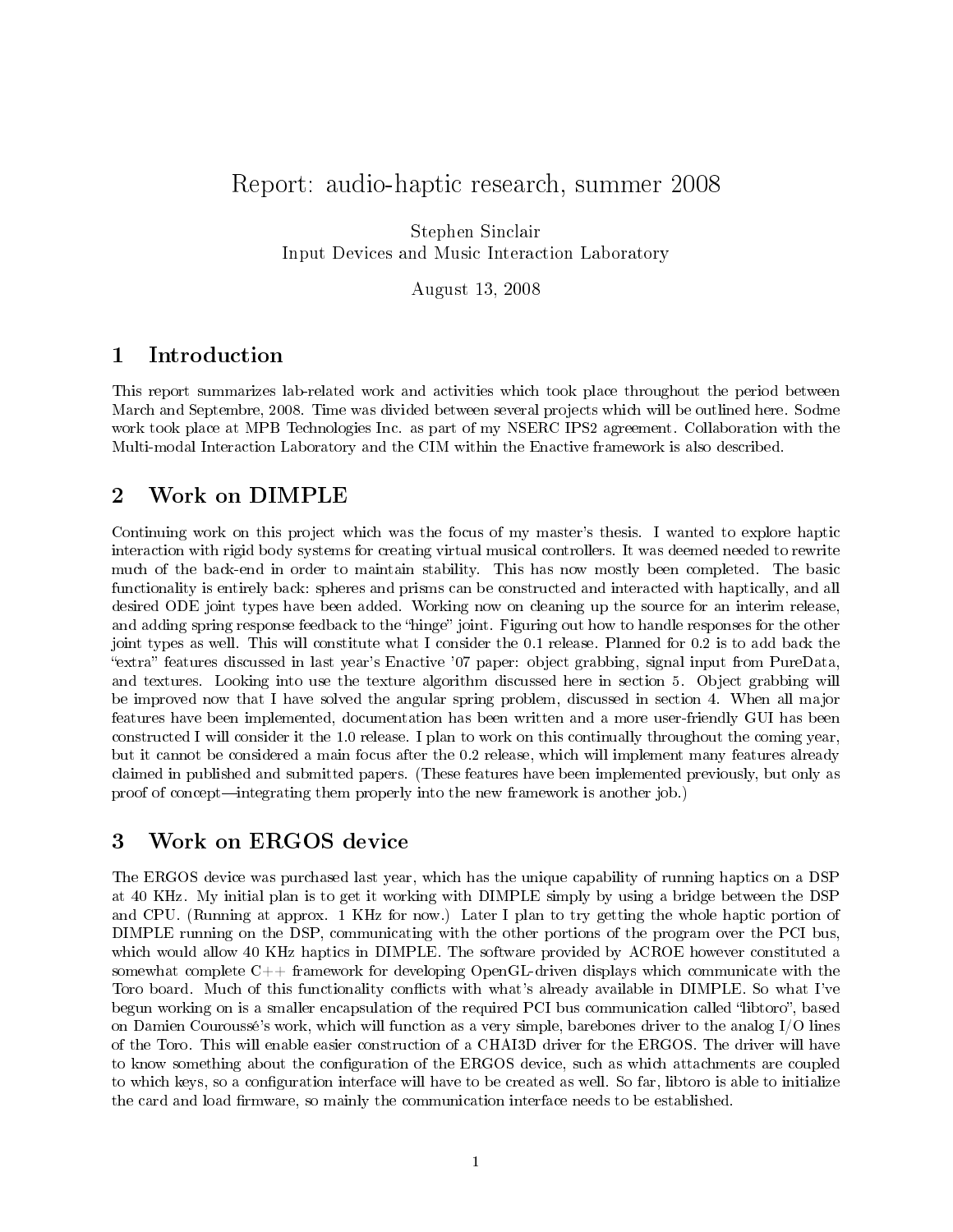#### 4 Progress on 6-DOF bowing simulation

During discussions and work with Erwin Schoonderwaldt last year, we concluded that at least 5 degrees of force feedback are necessary for a full violin bowing simulation. Due to my work with the Freedom 6S controller, I am interested in achieving a better understanding of 6-DOF physics and haptics, so I was interested in attempting this project. At least a year ago I had the idea for DIMPLE that if an object is virtually coupled to the controller's end effector it would be easy to take advantage of a rigid body dynamics library to do all the hard work, only needing to apply a spring-damper system to apply the forces and torques to the device. I achieved this in 3-DOF with DIMPLE, but it turned out that doing the same with torque was difficult due to singularities in mathematical representations of orientation. In certain orientations, trying to have one object follow another's orientation by applying torque in the Open Dynamics Engine caused the second object to spin a some axis, or otherwise move chaotically. I had been trying to achieve this using Euler angles to calculate the angular difference, which is where the singularity comes from.

With some of my days at MPBT dedicated to 6-DOF modeling, I decided to attack this problem again during Septembre and August. This time I used a quaternion (4-vector) representation of orientation, which is known to be singularity-free. I found it is also used as the internal representation in ODE, which was convenient, since it provided functions for quaternion manipulation. This algorithm did work: I was able to use quaternions to compute the necessary torque to move one object towards a target orientation. This is a watershed moment for 6-DOF haptics, since it means that virtual coupling can be used to easily calculate forces and torque necessary for a 6-DOF haptic device, greatly simplifying the task of haptic interaction by taking advantage of rigid body engines already able to preform these calculations. Further work is needed to determine optimal spring/damper coefficients according to an objects mass and shape, but for the moment trial and error is working okay. Some work will be needed to eliminate a "flipping" effect which the orientation reaches a particular point where it seems to want to apply a 360 degree rotation, but for the moment I am avoiding this. Also, I found it was necessary to apply stiffness asymmetrically to the haptic device since the end effector does not have the same motor configuration for each axis.

The algorithm works as follows: The Freedom 6S API provides orientation as a  $3 \times 3$  matrix. This can be converted losslessly to a quaternion. The object's orientation can be retrieved directly as a quaternion from ODE. The "difference" between the device orientation  $q_d$  and the object's orientation  $q_o$  can be calculated using ODE's dQMultiply2() function, which performs a quaternion multiplication (cross product) with an inverse of the second quaternion:

$$
q_{\Delta} = q_d \times q_o^{-1} \tag{1}
$$

The "distance" required to go from  $q_o$  to  $q_d$  can then be retrieved by the latter 3 elements of  $q_\Delta$ . (I put "distance" in brackets; I am not entirely sure what the units are here, since I lack a formal understanding of the mathematics.) A spring damper algorithm uses this "distance" metric with stiffness and damping coefficients to apply to the object by ODE's dBodyAddTorque(), and the opposite (negative) stiffness and damping coefficients to apply to the Freedom 6S with the f6s\_SetForceTorque() function. In practice I also had to divide down the device stiffness by some magnitude, otherwise the haptic device would fly away or oscillate vigorously. Various combinations of mass, stiffness, and damping coefficients also caused the algorithm to explode, and subsequently the program to crash, so some formal understanding of how these coefficients interact will need to be achieved. Thus trial and error was used to determine working coefficients.

One stumbling block: most literature I found on quaternions did not discuss this algorithm but instead discussed what's called a "slerp", or a linear interpolation between two orientations. This "slerp" algorithm does not provide torque, but merely the intermediate steps needed for a smooth animation between two orientations. This is useful for video game camera movement, for example. However I found one or two forum posts discussing this calculation, but they recommended the following:  $q_{\Delta} = q_d^{-1} \times q_o$ . This stumped me for some time because it resulted in a singularity as with the Euler algorithm. Finally I discovered that equation 1 worked better, so I will need to determine whether this was just a difference in notation, whether I had my variables reversed, or something else. (Quaternion multiplication is not commutative, so reversing the variables would have an unexpected effect.) There is also some information on quaternion calculation of torque in the engineering literature on things like space craft attitude control, but I haven't yet read this in depth. I searched for some time for papers mentioning the use of quaternions for haptic rendering of torque and found a few brief mentions here or there but not very much, meaning either it is novel, or considered obvious.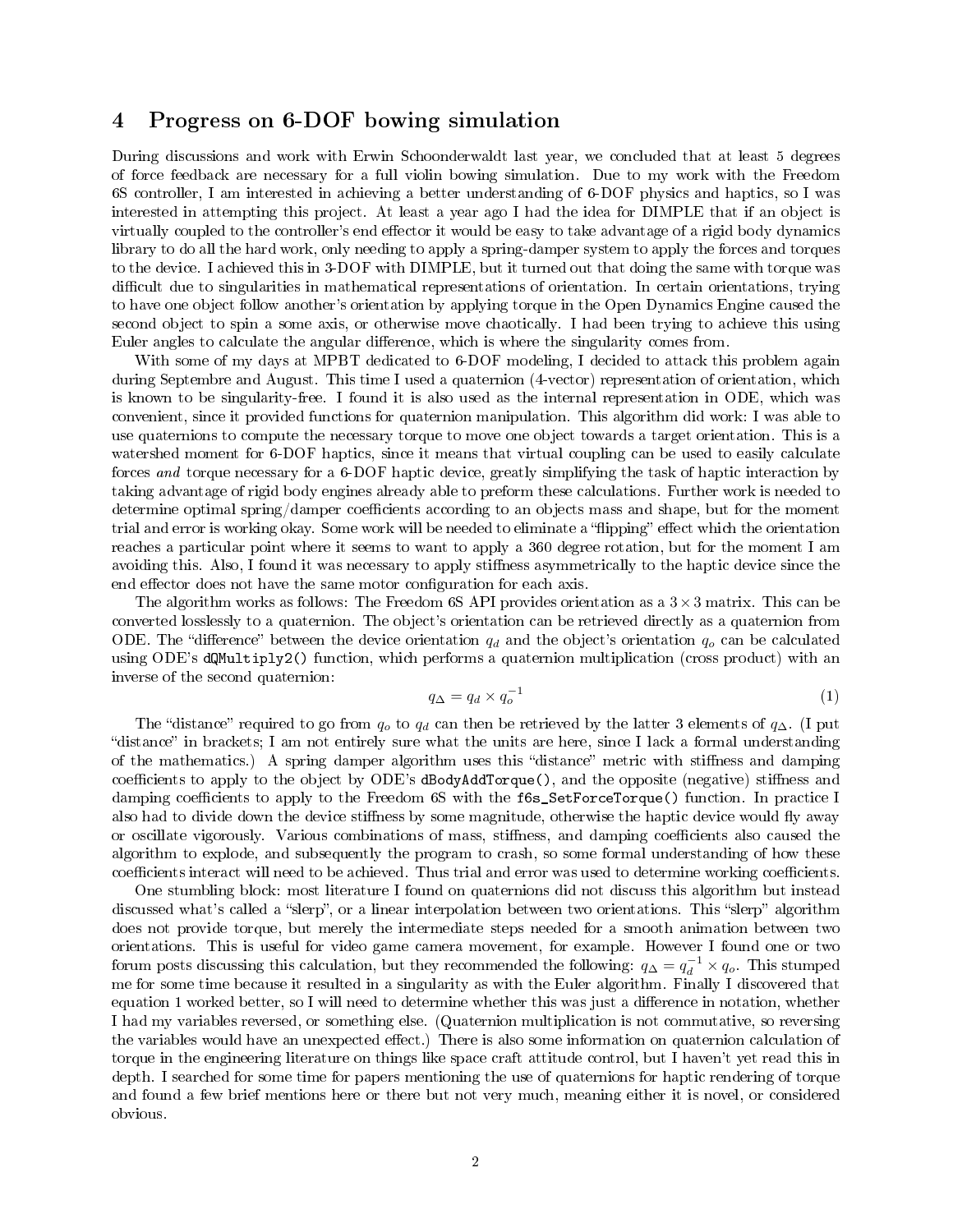In any case, using ODE to represent the haptic device's end effector, I created a scene with a "bow" and four "strings". In the collision function I calculated the bow velocity, pressure, and position, and used these modulate the STK *Bowed* object which implements a bowed string digital waveguide model. The user can then use the haptic device to play a virtual violin, where each strings makes a different frequency.

Further work is needed: to guarantee stability in the algorithm while preserving stiffness; to integrate a bowed string friction model; and finally to more closely couple the friction algorithm and the sound-producing audio-rate simulation. Some work on this latter part has been done by Mounia Ziat as part of the Enactive project, and I also have code from Stefania Serafin on her system. I am working on a proposal for a special project for the fall semester to explore these in detail, which I'll describe again in section 6.

#### 5 Work on texture study

Last year I decided to try a straight-forward geometric texture rendering algorithm, to see how it could be used to interact with a texture sonically and haptically. I succeeded in creating a geometric texture renderer and used it for generating Dirac impulses for a modal synthesizer. Another use will eventually be to integrate it with Mathieu Lagrange's "rolling synthesizer".

Catherine Guastavino and Rafa Absar from the multimodal interaction lab wanted to use this algorithm for testing subjects in a target-finding study using sonic and haptic cues. It was decided that before doing target-finding with texture gradients, it would be necessary to do a JND study on haptic textures displayed with the Freedom 6S to know when subjects could tell the difference between various amplitude and wavelength settings of a sinusoidal texture. This study has now been designed and is in the process of being carried out. It took longer than expected for two reasons: it was decided after designing the methodology to change to a different experimental procedure, (from a staircase algorithm to the "constant" method); and a problem with the vertical sensor slipping on the device meant that it was returned to MPBT and a replacement device was acquired. (Work on the software was not really stopped for this last problem, but it was a concern and probably contributed to delays in the run-debug cycle of this project.) The target finding study is ideally planned to be completed by Sept. 1 also, though specifics are still to be discussed.

#### 5.1 Algorithm

I'll outline the texture algorithm here as a start to documentation on the technical aspects of this project. There are several ways to render textures haptically. I wanted something bitmap-based so that I could display textures created by external 2D algorithms, but similar principles could be used for generative textures by essentially replacing the bitmap look-up routine with a mathematical function. In any case, texture rendering amounts to modulating some aspect of the force feedback according to the contact point on a surface. This can be the normal of the force vector, or the stiffness, or the friction coefficients, for example. Combining height offsets and normal mapping can result in "geometric" rendering of the texture. I surmised this last would be the most "realistic" of these. Previously DIMPLE was using a stiffness modulation which provided a sense of texture but no change in lateral forces, and thus was extremely dissatisfying to me, so I wanted to determine the difficulty level and computational needs of geometric rendering. Texture rendering is one of the few areas where haptic rendering is actually more computationally efficient than visual rendering, because only points close to the haptic cursor need be considered. I wanted to perform geometric rendering without sacrificing this property.

I started with a kind of naïve "brute force" approach: using a macroscopic surface of only 16 by 16 "texels", I rendered it as a height field on the screen, and tried to calculate forces reflecting off the normal of the closest triangle to a point. I determined the closest triangle by projecting the point's location on the XY axis of the surface, then using the Z value for the bitmap look-up. This determined the texel, but since each texel is composed of two triangles, I had to then determine which triangle was closest to the point by comparing the squared distance to the center of each.

The coefficients of the plane of the triangle are then determined, as well as its normal. The distance to the triangle is then calculated along the normal by taking the intersection between a line and a plane:

$$
d = \frac{|Ax + By + Cz + D|}{\sqrt{A^2 + B^2 + C^2}}
$$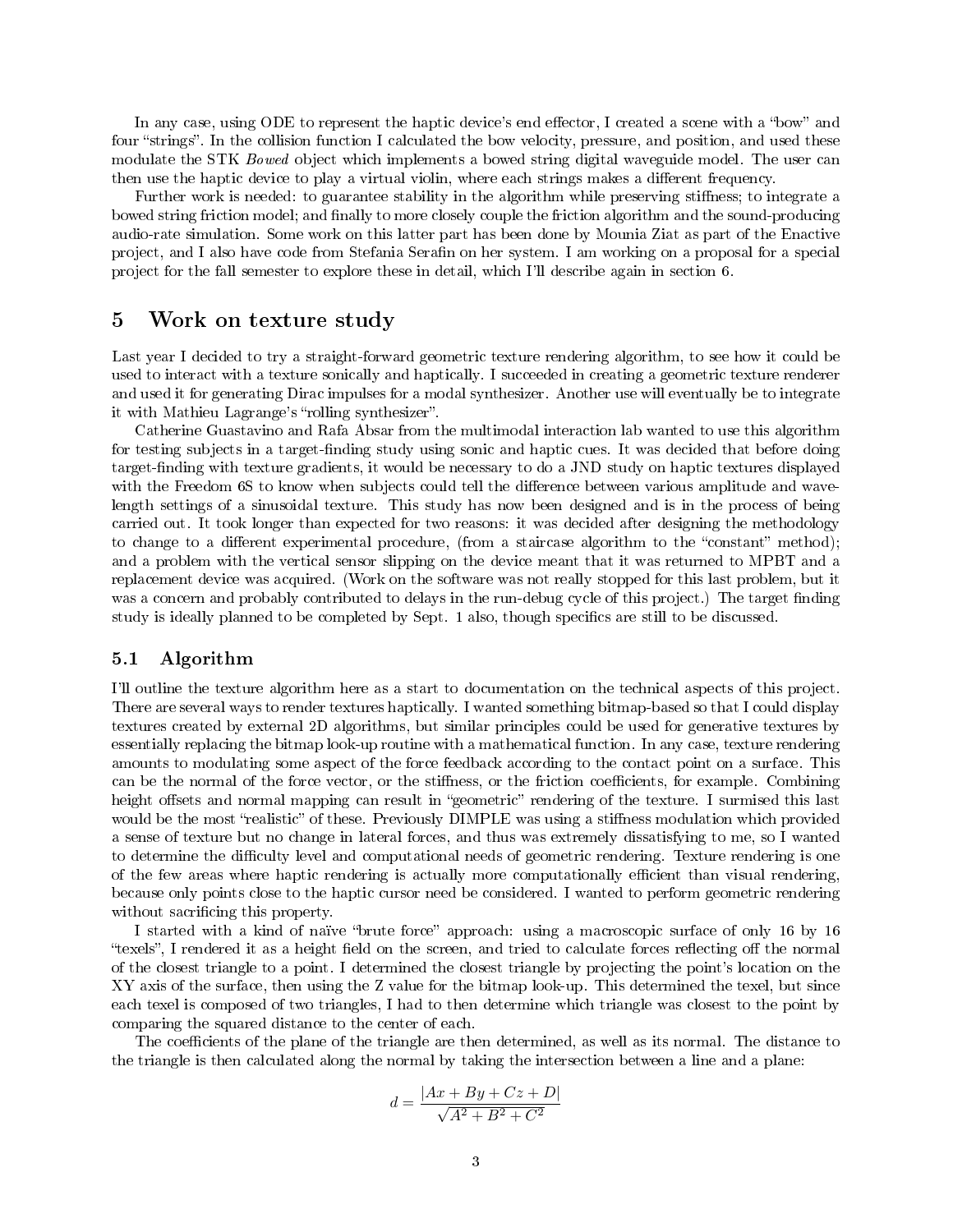where d is the depth below the surface, x, y, and z are the components of the haptic cursor position. and  $A, B, C$ , and  $D$  are the coefficients of the triangle's plane. This depth value is then used as a unilateral spring damper to create a virtual wall through the triangle's plane. Additionally the Z location on the surface is also calculated by substituting the XY components of the haptic cursor location into the plane equation, however this is only used for visual display in order to avoid drawing the haptic cursor below the surface.

While this worked, it was found that in valleys the haptic device would begin bouncing back and forth between two walls. This was because triangles pointing toward each other would create forces sending the cursor toward the opposite wall, leading to oscillation. To avoid this, force shading was implemented: In this approach, the normals of the texel's corner point and four closest corner points were calculated to form a diamond shape surrounding the cursor location. The normal at the cursor location was then interpolated between these four points, creating a smooth transition from one texel to the next, and also had the benet of giving valleys an upward-facing normal, avoiding the bouncing problem. Each point normal was calculated by averaging the normals of the point's 6 surrounding triangles. This is possibly a wasteful approach and could be optimized, but was chosen because by forming a square shape it was possible to linearly interpolate between them; triangular interpolation is more complicated and I decided to avoid it for now.

A last problem was encountered when miniaturising the texture. I found that as texels got smaller and smaller, the stiffness coefficient  $k$  used to render the surface needed to be increased by several magnitudes in order to feel the same stiffness. This was non-physical and also could potentially lead to loss of precision, so I investigated the problem. I realized it was because I was basing the stiffness entirely on the cursor's depth below an angled plane which was bounded by the size of the triangle. Therefore, the smaller the triangles became, the more the depth was limited, leading to a limited final force. (In other words, if the depth were larger, the cursor would be under the next texel, so the depth was effectively bounded by the texel size.)

I solved this by dividing the penetration depth into two regions: depth into the texture, and depth below the surface, where here "surface" refers to the flat surface on which the texture lies. The texture depth,  $d_t$ , is defined as the vertical distance between the triangle surface point and the cursor's Z component, bounded by the distance between the texture and the surface point. The *surface depth*,  $d_s$ , is defined as the "left over" vertical distance between the surface point and the cursor's Z component. Force is then calculated as,

$$
\vec{F}=d_t k \vec{n_t}+d_s k \vec{n_s}
$$

This is a bit of a "hack" and is somewhat unphysical because the distance is no longer calculated along the texture normal. Macroscopically, under some conditions, the force feels somewhat too vertical, tending to push the haptic cursor toward the peaks; microscopically, however, (in a texture with small texels), it feels quite satisfying, providing enough lateral force to give a sense of texture while still feeling stiff normal to the whole surface.

The algorithm currently assumes only a single, upward-facing surface. In a multiobject scenario such as in DIMPLE, prism surfaces would need to have a bounding box defined some distance above them in which the texture algorithm would be turned on. Surfaces at convex angles might cause instabilities if textures are close to each other or even intersect, or if two objects are close to each other. There are likely other issues with spherical mapping of the textures as well. These issues are well-known and described in the literature.

(Indeed, this work on texture rendering is probably not novel, but it was an interesting exercise to get some hands-on experience with these issues, and to create a practical algorithm for use with DIMPLE and for exploring audio synthesis based on haptic texture interaction. There is a good deal of literature on haptic texture rendering, including work by Gianni Campion, a PhD student in Vincent Haywards lab at McGill's CIM. I will likely not attempt 6-DOF texture-texture interaction, which can be a much more complex problem. See for example Ming C. Lin's work at the UNC for information on that subject.)

#### 6 Preparations for next semester

Chosing my remaining three classes has proven less than obvious, but I have finally decided to take a 500level graphics course being offered by the computer science department. Haptic rendering often borrows or is inspired by techniques from graphics. Though I think I will already know the material for at least the first half of the course, I have not previously taken a graphics course and expect to discover some new and interesting topics. Additionally, despite being solidly focused on audio interaction with haptics, it's